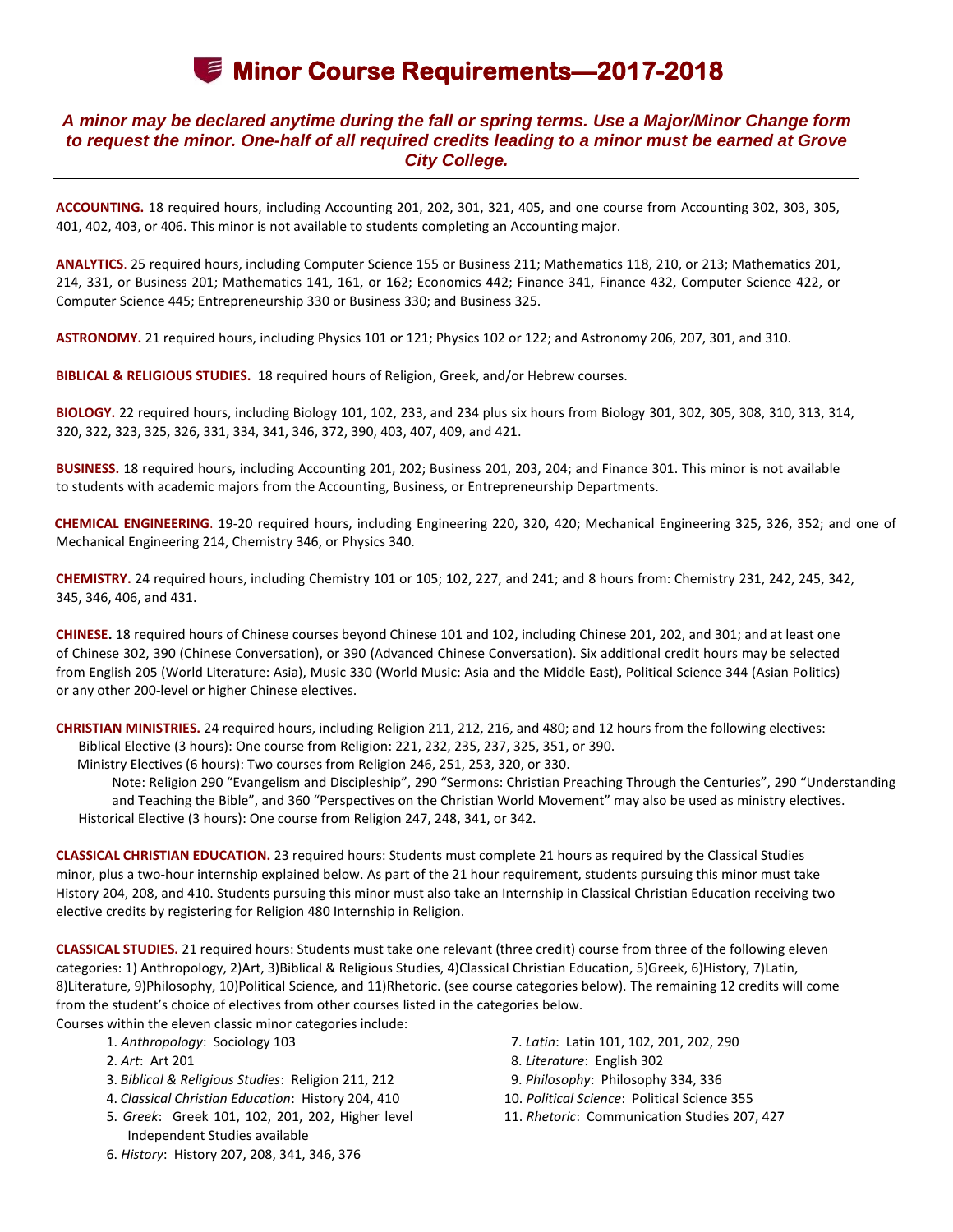**COMMUNICATION STUDIES.** 18 required hours, including Communication Studies 104 or three semesters of Communication Studies 109; one theory course (Communication Studies 110, 207, 222, or 305); plus 12 hours of Communication Studies electives. The one credit course, Theatre 259, may be repeated, and a maximum of three hours may count toward the minor. A Communication Internship (Communication Studies 480) may not count as an elective course toward the minor.

**COMPUTER GAME DESIGN and DEVELOPMENT.** 21 required hours, including Psychology 101 or Sociology 103; Communication Studies 110; Communication Studies 212; Communication Studies 135 or 303; and Computer Science 441, 446, and 447.

**COMPUTER SCIENCE.** 18 required hours, including Computer Science 141, 220, and 222. Select nine hours of Computer Science courses 200-level and above. (Students pursuing Mathematics, Physics, or one of the three Business majors as a first major might prefer Computer Information Systems or Applied Physics/Computer as the first major rather than this minor.)

**CREATIVE WRITING**. 21 required hours, including Writing 315 or an approved Writing 390 course; one of Writing 305 or 310; four courses from Writing 271, 281, 359, 382, 383, or 384; and one genre literature course from English 230, 242, 243, 245, 246, 250, 252, 261, or 262.

**CYBERSECURITY.** 18 required hours, including Computer Science 205, 340, 448, 475; Mathematics 210; and one course from Political Science 302, Sociology 221, or Sociology 314.

**DATA SCIENCE.** 19 required hours, including Computer Science 344, 435, 445; Business 325; Mathematics 222; and Psychology 201.

**DESIGN.** 21 required hours, including Design 101, 102, 110, 201, 202, 220; and one course from Art 101, 102, 121, Design 210, Communication Studies 212, 245, 277, or 378.

**ECONOMICS.** 21 required hours, including Economics 101, 102 and 120, plus twelve additional hours in economics.

**ENGLISH.** 18 required hours of English literature courses, excluding English 102, 271, 281, 382, and 383.

**ENTREPRENEURSHIP.** 22 required hours, including Accounting 201; Entrepreneurship 101, 102, 301; Finance 301; plus nine hours from Entrepreneurship 302, 303, 307, 309, 312, 314, 317, 408, 423, 430, or 467. This minor is not available to students with academic majors from the Accounting, Business, or Entrepreneurship Departments.

**EXERCISE SCIENCE.** Prerequisites (9 hours): Physical Education 102 or 112; Biology 101; and Chemistry 101. All prerequisite courses must be completed before beginning any required course of the curriculum. Required courses (19 hours): Exercise Science 101, 234, 253, and 256; Exercise Science 251 or 305; Exercise Science 220 or 235; and Exercise Science 221 or 306. Biology 341 may be taken in the place of Exercise Science 253.

**FAMILY STUDIES.** 19 required hours, including Psychology 201; Sociology 312; one course from: Psychology 204, Political Science 277, or Sociology 377; and three courses from: Psychology 209, 211, 322, or Sociology 251.

**FINANCE.** 18 required hours, including Finance 301, 432, 440, and three courses from Finance 341, 434, 435, 436, 462, or Entrepreneurship 430. This minor is not available to students completing a Finance major.

**FRENCH.** 18 required hours of French courses beyond French 101 and 102, excluding FREN 362.

**HIGH-TECH ENTREPRENEURSHIP.** 24 required hours, including Computer Science 401 or 402; Computer Science 442, 451, and 452; Economics 120; Entrepreneurship 101, 301, and 402; and Entrepreneurship 317 or 409.

**HISTORY.** 18 required hours, with six hours selected from each of the three following areas:

(American) History 283, 285, 334, 336, 349, 350, 357, or 379;

(European) History 208, 209, 212, 261, 262, 265, or 372;

(Other) History 143, 144, 207, 224, 231, 260, 270, 317, 318, 337, 338, 341, 343, 346, 360, 370, 375, 376, 378, 390, 400, 460, 470, 480, 488; Political Science 317 or 318; Religion 341, 342, or 343.

**INTERNATIONAL BUSINESS.** 18 required hours, including Business 305, 445; six hours of 200-level or higher foreign language courses; and two courses from Business 416, Economics 206, 303, 390, or Entrepreneurship 307. This minor is not available to students completing an International Business major.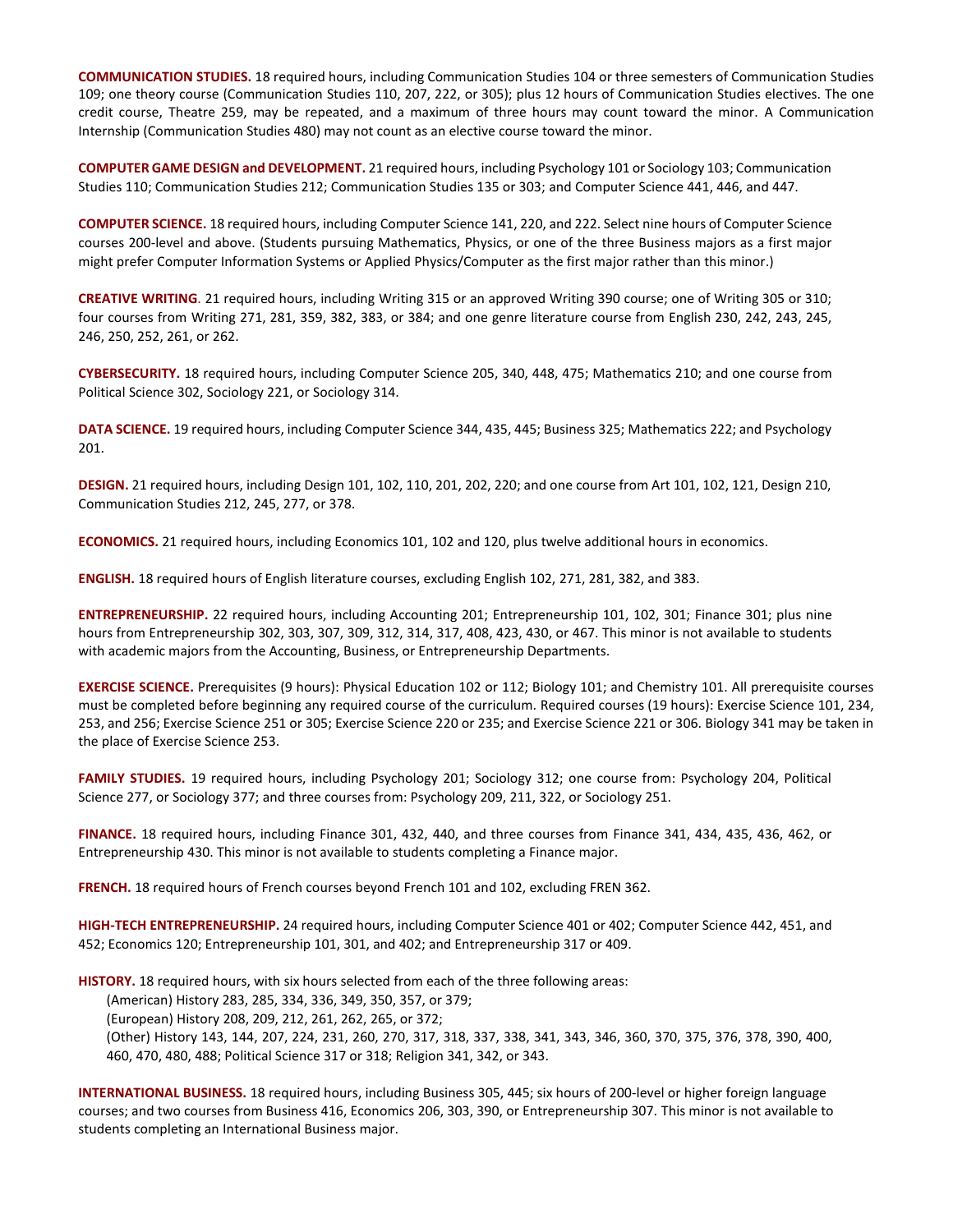**INTERNATIONAL STUDIES.** 24 required hours, including modern language competency demonstrated by completing at least the second year course sequence (201-202) or equivalent in a widely spoken modern language other than the student's native language; an approved international academic experience (study abroad) at the college level for a semester or year, or 3 credits of international internship experience; six hours from Communication Studies 225, Global Studies 300, Psychology 200, or Sociology 103; three hours of toward a Global Capstone, choosing from Communication Studies 470, 480, or 499; and 15 hours from the following courses, with no more than 3 courses from any one of these emphases areas:

1. International Politics, History, Religion

History 141,212, 224, 231, 263, 265; Political Science 301, 333, 341, 342, 344; Religion 248, or 342.

2. Global Economics

Business 305, 416, 445; Economics 202, or 206.

- 3. Global Society & Culture Chinese 321; French 305, 301, 321, 326, 340; Global Studies 310; Sociology 241, 375; Spanish 320, 333; Spanish 322 or 323; or Spanish 326 or 327.
- 4. International Art, Music, English English 205, 206, 250, 324, 325; or Music 330.

**INTERNET ENTREPRENEURSHIP.** 21 required hours, including Entrepreneurship 101, 328, 330, 409; Design 101, 210; plus either Entrepreneurship 309 or Business 315. This minor is not available to students completing an Entrepreneurship major.

**MANAGEMENT.** 18 required hours, including Business 203, 457, 475, and three courses from Business 302, 304, 307, 325, 424, 433, 450, 458, 464, or 465. This minor is not available to students completing a Management major.

**MARKETING.** 18 required hours, including Business 204, 315, 411, 415, 419, and one course from Business 325, 412, 414, 417, 420, or 424. This minor is not available to students completing a Marketing major.

**MATHEMATICS.** 22 required hours in Mathematics courses, including Mathematics 210 or 213 and 222; excluding Mathematics 110, 111, 118, 119, 151, 152, 201, 237, 240, 305, 306, and 307.

**MEDICAL PHYSICS**. 19 required hours, including Physics 101 or 121; Physics 102 or 122; and Physics 234, 321, 401, and 402.

**MOBILE DEVELOPMENT.** 18 required hours, including Computer Science 401, 402, 441; and three courses from Design 101, 210, Entrepreneurship 309, or Entrepreneurship 330.

**MUSIC.** 20-22 required hours in Music courses, including MUSI 103, 104, 105; one course from MUSI 106, 303, 304, or 311; two courses from MUSI 230, 329, 330, 331, or 332 (at least one course must be MUSI 331 or 332); four ½ hour juried lessons**,** choosing from MUSI 150-191; two credited ensembles (band, choir, orchestra); and one course from MUSI 107, 108, 121, 125, 131, 135, 137, 141, 144, 207, 307, or one additional credited lesson. While enrolled as a music minor, students must register each semester for Music 198**,** which requires attendance at four recitals per semester. Must perform in at least two *Student* Recitals while enrolled as a music minor. Must be in at least two non-weighted, but transcript credited, ensembles while enrolled as a music minor (Chamber Orchestra, Jazz Ensemble, Touring Choir, Wind Ensemble, etc.**).** Credited ensembles may be substituted for this requirement with instructor approval. All prospective Music Minors must pass an audition before being admitted into the music minor program.

**MUSICAL THEATRE.** 24 required hours, including Theatre 251, 259 (taken 2 times), 261; Music 103, 105, 161 (taken 3 times); Physical Education 211, 213, 290 Jazz & Tap; and six hours from Theater 262, 320, 351, Music 222, or Music/Theatre 210.

**NATIONAL SECURITY STUDIES.** 18 required hours, including Political Science 302, 303, 335, and History 336; and six hours from History 337, 338, 375; Political Science 341, 342, or 344.

**NUTRITION.** 15 required hours, including Exercise Science 234, 240, 244, 254, and 344.

**PHILOSOPHY.** 18 required hours of Philosophy courses (a maximum of three hours of independent study in Philosophy can be applied). Political Science 205 may also count as toward this minor.

**PHYSICS.** 18 required hours, including Physics 101, 102, 135, and 234 (12 hours). Two of the following (6 hours): Physics 303, 305, 310, 431 or 442 (Electrical Engineering majors may not take Physics 305).

**POLITICAL PHILOSOPHY and THEOLOGY.** 18 required hours, including Political Science 355, 356; and 12 hours from Philosophy 191, 314, 340, 380, Political Science 350, 354, 357, or Religion 362.